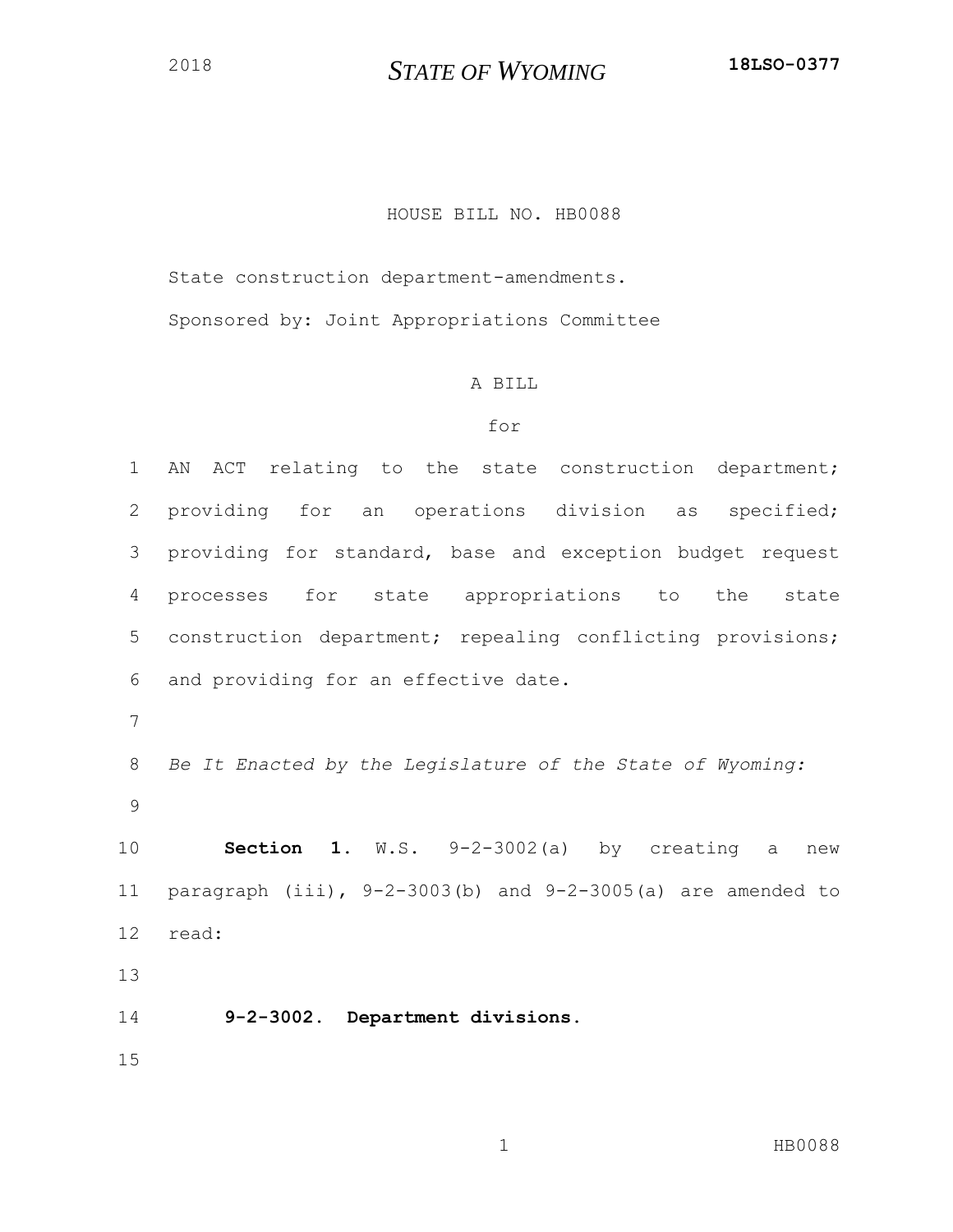(a) The department shall consist of the following divisions: (iii) Operations division. **9-2-3003. Director and division administrators; appointment; removal.** (b) With the approval of the governor, the director 10 may appoint administrators for each of the divisions established by W.S. 9-2-3002(a)(i) and (ii). The governor may remove the director and division administrators as provided in W.S. 9-1-202. **9-2-3005. Department budget.** 17 (a) The department shall not develop or and use a standard budget, base budget and exception budget as 19 provided in W.S.  $9-2-1002-9-2-1010$  through 9-2-1014. The department of administration and information budget division shall transmit on or before August 15 of each odd 22 numbered year, to the state construction department its 23 budget as approved by the legislature for the previous